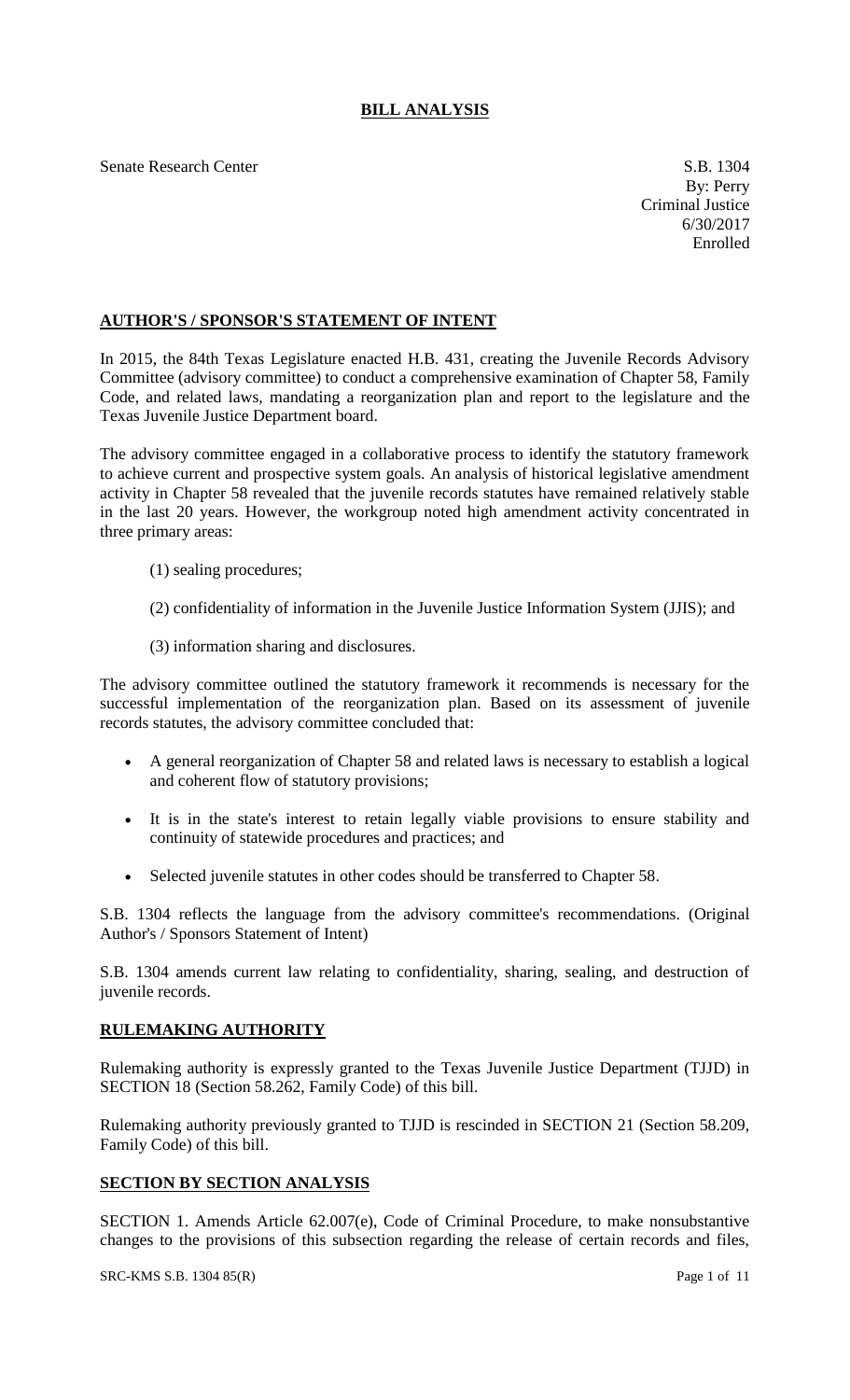including records that have been sealed under Chapter 58 (Records; Juvenile Justice Information System), Family Code, relating to a person for whom a court, the Texas Department of Criminal Justice (TDCJ), or the Texas Juvenile Justice Department (TJJD) is required under this article to determine a level of risk.

SECTION 2. Amends Section 54.04(h), Family Code, to require the court to, at the conclusion of the dispositional hearing, inform the child of certain information, including the procedures for the sealing of the child's records under Subchapter C-1, Chapter 58, rather than Section 58.003 (Sealing of Records).

SECTION 3. Amends Section 54.04012(d), Family Code, to change a reference to Sections  $58.003(c-7)$  and  $(c-8)$  to Subchapter C-1, Chapter 58.

SECTION 4. Amends the heading to Subchapter A, Chapter 58, Family Code, to read as follows:

SUBCHAPTER A. CREATION AND CONFIDENTIALITY OF JUVENILE RECORDS

SECTION 5. Amends the heading to Section 58.001, Family Code, to read as follows:

Sec. 58.001. LAW ENFORCEMENT COLLECTION AND TRANSMITTAL OF RECORDS OF CHILDREN.

SECTION 6. Amends Sections 58.002(a), (b), and (c), Family Code, as follows:

(a) Prohibits a child from, except as provided by Chapter 63 (Missing Children and Missing Persons), Code of Criminal Procedure, being photographed or fingerprinted without the consent of the juvenile court unless the child is taken into custody, or referred to the juvenile court for conduct that constitutes a felony or misdemeanor punishable by confinement in jail, regardless of whether the child has been taken into custody, rather than punishable by confinement in jail. Makes nonsubstantive changes.

(b) Authorizes, rather than requires, the juvenile board for a county to conduct or cause to be conducted an audit of the records of the law enforcement agency to verify the destruction of certain photographs and fingerprints and requires the law enforcement agency to make its records available for this purpose.

(c) Provides that this section (Photographs and Fingerprints of Children) does not prohibit a law enforcement officer from photographing or fingerprinting a child who is not in custody or who has not been referred to the juvenile court for conduct that constitutes a felony or misdemeanor punishable by confinement in jail if the child's parent or guardian voluntarily consents in writing to the photographing or fingerprinting of the child. Provides that consent of the child's parent or guardian is not required to photograph or fingerprint a certain child.

SECTION 7. Amends Section 58.0021(b), Family Code, to authorize a law enforcement officer to take temporary custody of a child to take the child's photograph, or to obtain a photograph of a child from a juvenile probation department in possession of a photograph of the child if the officer has certain probable cause.

SECTION 8. Amends Section 58.004, Family Code, as follows:

Sec. 58.004. REDACTION OF VICTIM'S PERSONALLY IDENTIFIABLE INFORMATION. (a) Requires a custodian of a record, rather than a record or file, to redact certain personally identifiable information before disclosing any juvenile court record, rather than court record or file, of a child as authorized by this chapter.

(b) Provides that this section does not apply to information that is:

(1) makes no changes to this subdivision;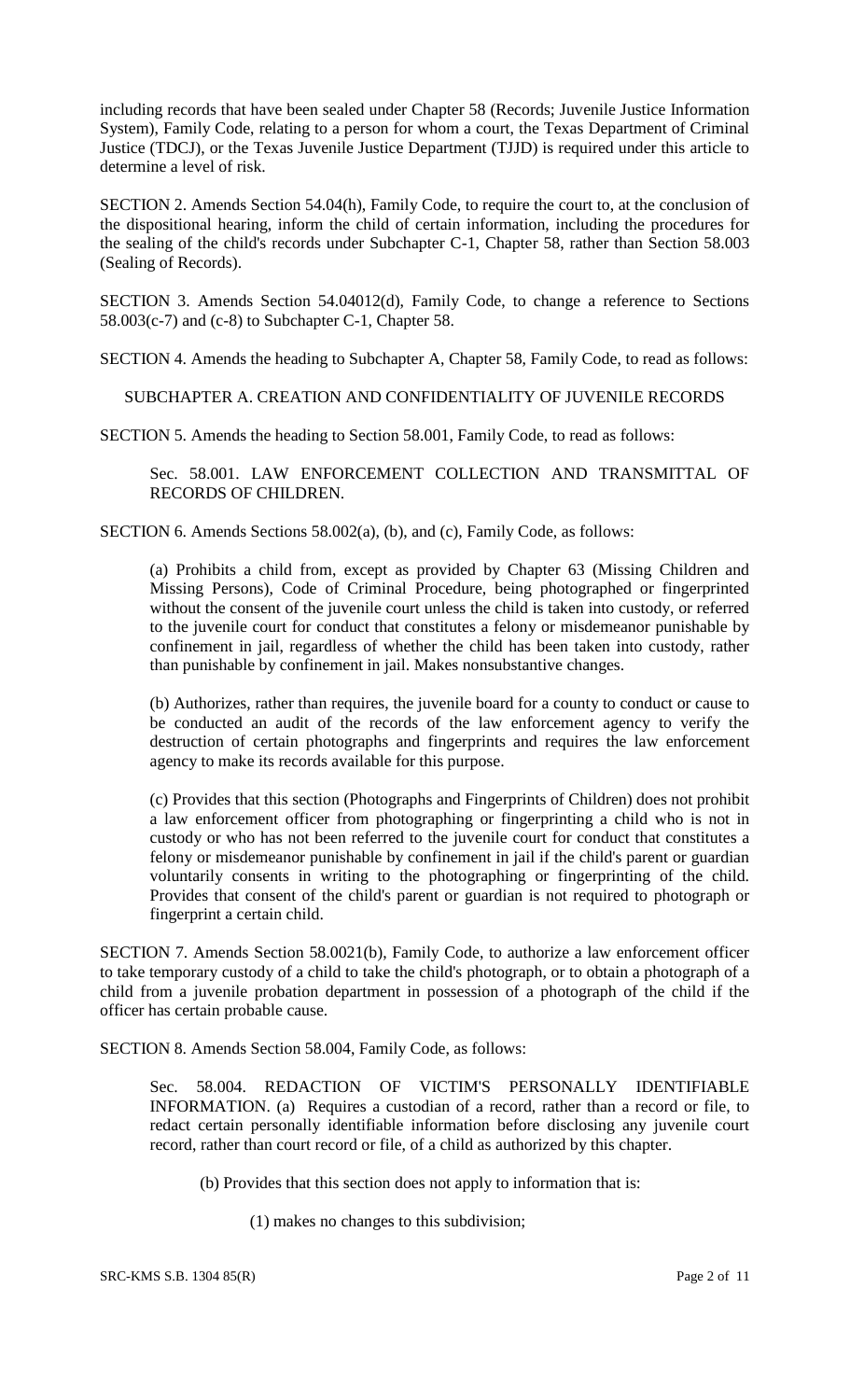(2) and (3) makes nonsubstantive changes to these subdivisions;

(4) shared with an attorney representing the child in a proceeding under this title (Juvenile Justice Code); or

(5) shared with an attorney representing any other person in a juvenile or criminal court proceeding arising from the same act or conduct for which the child was referred to juvenile court.

SECTION 9. Amends Section 58.005, Family Code, as follows:

Sec. 58.005. New heading: CONFIDENTIALITY OF FACILITY RECORDS. (a) Provides that this section applies only to the inspection, copying, and maintenance of a record, rather than records and files, concerning a child and to the storage of information from which a record could be generated, including personally identifiable information, information obtained for the purpose of diagnosis, examination, evaluation, or treatment of the child or for making a referral for treatment of the child and other records or information created by or in the possession of TJJD, an entity having custody of the child under a contract with TJJD, or another public or private agency or institution having custody of the child under order of the juvenile court, including a facility operated by or under contract with a juvenile board or juvenile probation department, rather than by a public or private agency or institution providing supervision of a child by arrangement of the juvenile court or having custody of the child under order of the juvenile court.

(a-1) Authorizes the records and information to which this section applies to, except as provided by Article 15.27 (Notification to Schools Required), Code of Criminal Procedure, be disclosed only to, among certain entities or persons, any other person, agency, or institution having a legitimate interest in the proceeding or in the work of the juvenile court, with permission from, rather than leave of, the court.

(b) Provides that this section does not affect the collection, dissemination, or maintenance of information as provided by Subchapter B (Juvenile Justice Information System) or Subchapter D-1 (Reports on County Internet Websites), rather than does not apply to information collected under Section 58.104 or under Subchapter D-1.

SECTION 10. Amends Section 58.0052(b), Family Code, as follows:

(b) Requires another juvenile service provider to, subject to Subsection (c) (relating to authorizing a juvenile service provider to disclose information only for certain purposes), at the request of a juvenile service provider, disclose to that provider certain information about a multi-system youth including identity records, medical and dental records, assessment or diagnostic test results, special needs, program placements, psychological diagnoses, and other related records or information.

SECTION 11. Amends the heading to Section 58.007, Family Code, to read as follows:

Sec. 58.007. CONFIDENTIALITY OF PROBATION DEPARTMENT, PROSECUTOR, AND COURT RECORDS.

SECTION 12. Amends Section 58.007, Family Code, by amending Subsections (a), (b), (g), and (i) and adding Subsection (b-1), as follows:

(a) Provides that this section applies only to the inspection, copying, and maintenance of a record, rather than the inspection and maintenance of a physical record or file, concerning a child and the storage of information concerning the child from which a record could be generated and does not affect the collection, dissemination, or maintenance of information as provided by Subchapter B or Subchapter D-1. Makes conforming changes.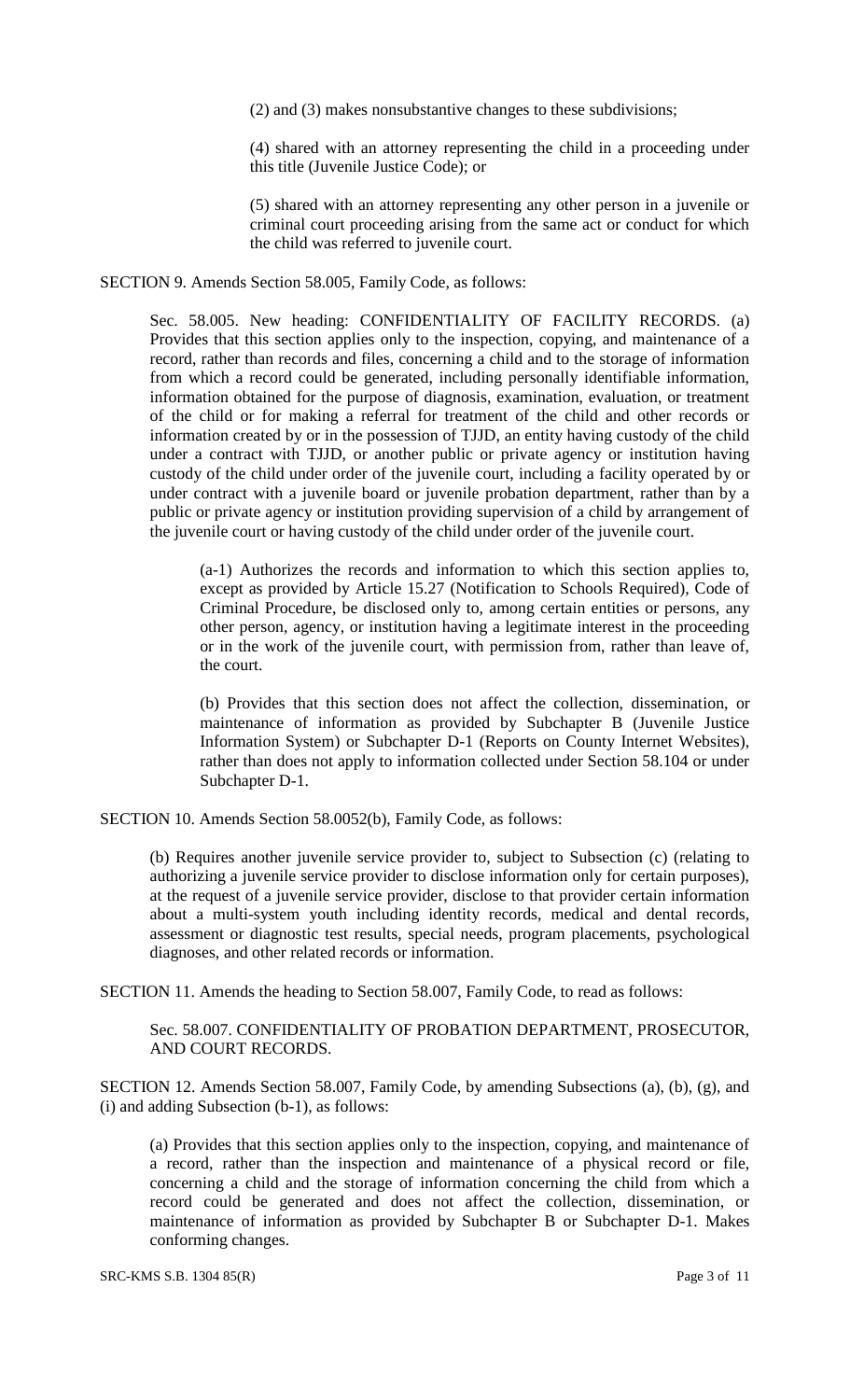(b) Authorizes the records, rather than records and files, of a juvenile court, a clerk of court, a juvenile probation department, or a prosecuting attorney relating to a child who is a party to a proceeding under this title, whether physical or electronic, with certain exceptions, to be inspected or copied only by:

(1) and (2) makes no changes to these subdivisions;

(3) an attorney representing a party in a proceeding under this title, rather than an attorney for a party to the proceeding;

(4) a person or entity to whom the child is referred for treatment or services, if the agency or institution disclosing the information has entered into a written confidentiality agreement with the person or entity regarding the protection of the disclosed information;

(5) creates this subdivision from existing Subdivision (4) and makes no further changes to this subdivision; or

(6) redesignates existing Subdivision (5) as Subdivision (6) and changes a reference to leave of to permission from.

(b-1) Provides that a person who is the subject of the records is entitled to access the records for the purpose of preparing and presenting a motion or application to seal the records.

(g) Prohibits the juvenile court from, if a record has been sealed under this chapter, providing a copy of the record to a prosecuting attorney under this subsection.

(i) Changes a reference to Subsection (b)(5) to Subsection (b)(6).

SECTION 13. Amends Subchapter A, Chapter 58, Family Code, by adding Section 58.008, as follows:

Sec. 58.008. CONFIDENTIALITY OF LAW ENFORCEMENT RECORDS. (a) Provides that this section applies only to the inspection, copying, and maintenance of a record concerning a child and to the storage of information, by electronic means or otherwise, concerning the child from which a record could be generated and does not affect the collection, dissemination, or maintenance of information as provided by Subchapter B. Provides that this section does not apply to a record or file relating to a child that is required or authorized to be maintained under the laws regulating the operation of motor vehicles in this state, maintained by a municipal or justice court, or subject to disclosure under Chapter 62 (Sex Offender Registration Program), Code of Criminal Procedure.

(b) Prohibits law enforcement records concerning a child and information concerning a child that are stored by electronic means or otherwise and from which a record could be generated, except as provided by Subsection (d), from being disclosed to the public and requires that these records be, if maintained on paper or microfilm, kept separate from adult records; if maintained electronically in the same computer system as adult records, accessible only under controls that are separate and distinct from the controls to access electronic data concerning adults; and maintained on a local basis only and not sent to a central state or federal depository, except as provided by Subsection (c) or Subchapter B, D (Local Juvenile Justice Information System), or E (Statewide Juvenile Information and Case Management System).

(c) Authorizes the law enforcement records of a person with a determinate sentence who is transferred to TDCJ to be transferred to a central state or federal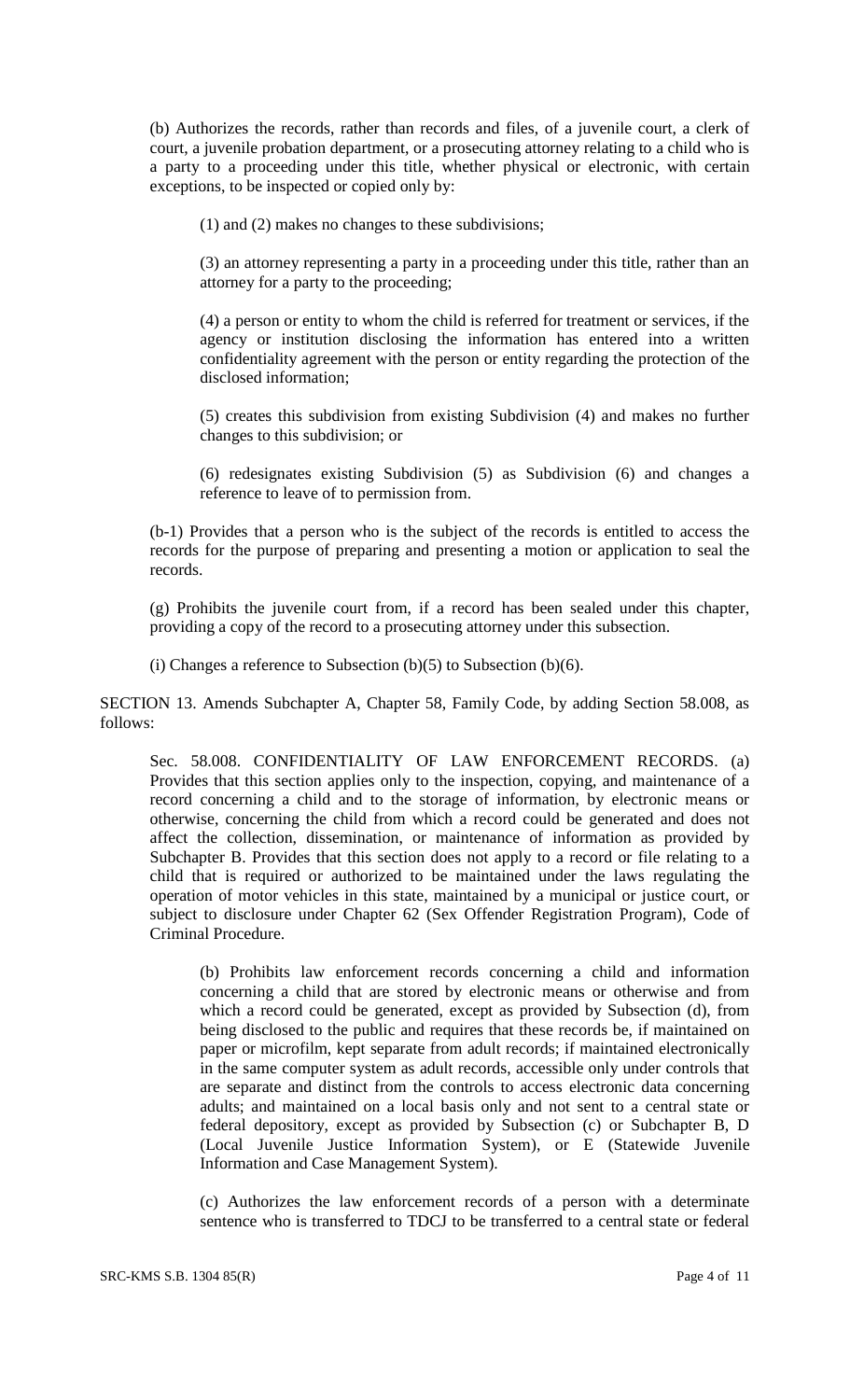depository for adult records after the date of transfer and to be shared in accordance with the laws governing the adult records in the depository.

(d) Authorizes law enforcement records concerning a child to be inspected or copied by a juvenile justice agency, a criminal justice agency, the child, or the child's parent or guardian.

(e) Requires the custodian of a record concerning the child under Subsection (d), before a child or a child's parent or guardian may inspect or copy a record, to redact any personally identifiable information about a juvenile suspect, offender, victim, or witness who is not the child and any information that is excepted from required disclosure under Chapter 552 (Public Information), Government Code, or any other law.

(f) Authorizes information about a child, if the child has been reported missing by a parent, guardian, or conservator of that child, to be forwarded to and disseminated by the Texas Crime Information Center and the National Crime Information Center.

SECTION 14. Redesignates Section 58.0072, Family Code, as Section 58.009, Family Code, and amends it, as follows:

Sec. 58.009. New heading: DISSEMINATION OF JUVENILE JUSTICE INFORMATION BY THE TEXAS JUVENILE JUSTICE DEPARTMENT. (a) through (c) Makes no changes to these subsections.

(d) Authorizes TJJD to grant certain entities access to juvenile justice information only for a purpose beneficial to and approved by TJJD, including a person working on a research or statistical project that meets the requirements of and is approved by TJJD and has a certain specific agreement with TJJD, rather than a governmental entity that has a specific agreement with TJJD, if the agreement meets certain criteria. Redesignates existing Paragraphs (A), (B), (C), and (D) as Subparagraphs (i), (ii), (iii), and (iv) and makes conforming changes.

(e) and (f) makes no changes to these subsections.

(g) Provides that, except as provided by Subsection (e) (relating to requiring TJJD to grant access to juvenile justice information for legislative purposes), TJJD is permitted, but not required to release or disclose juvenile justice information to any person identified under this section. Makes nonsubstantive changes.

SECTION 15. Amends Section 58.102(c), Family Code, to prohibit the Texas Department of Public Safety (DPS) from collecting, retaining, or sharing information relating to a juvenile except as provided by this chapter, rather than relating to a juvenile if this chapter prohibits or restricts the collection or retention of the information.

SECTION 16. Amends Sections 58.104(a), (b), and (f), Family Code, as follows:

(a) Requires that the juvenile justice information system, subject to Subsection (f), consist of certain information relating to delinquent conduct committed or alleged to have been committed by a juvenile offender that, if the conduct had been committed by an adult, would constitute a criminal offense other than an offense punishable by a fine only, including information relating to the termination of probation supervision or discharge from commitment of the juvenile offender.

(b) Requires DPS, to the extent possible and subject to Subsection (a), to include in the juvenile justice information system the following information for each juvenile offender taken into custody, detained, or referred for delinquent conduct:

(1) through (16) makes no changes to these subdivisions;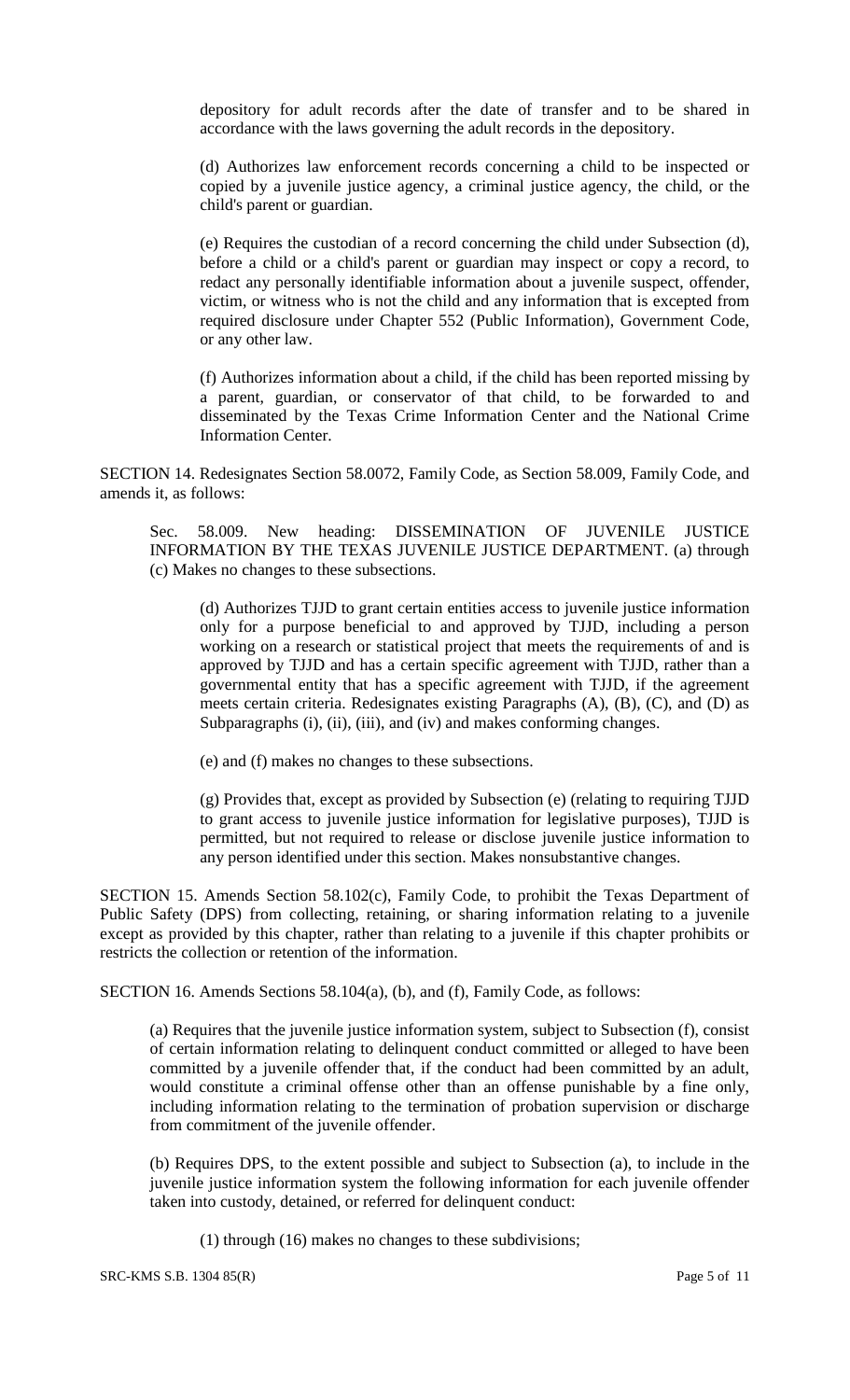- (17) makes a nonsubstantive change to this subdivision;
- (18) makes no change to this subdivision;

(19) the date any probation supervision, including deferred prosecution supervision, was terminated;

(20) through (22) redesignates existing Subdivisions (19) through (21) as Subdivisions (20) through (22) and makes no further changes to these subdivisions.

(f) Changes a reference to Section 58.003 to Subchapter C-1.

SECTION 17. Amends Sections 58.106(a-2) and (b), Family Code, as follows:

(a-2) Deletes Subsection (a-1) from information established as confidential after dissemination.

(b) Provides that Subsection (a) (relating to establishing the confidentiality of information in the juvenile justice information system except under certain circumstances) does not, rather than Subsections (a) and (a-1) do not, apply to a certain document maintained by a juvenile justice or law enforcement agency.

SECTION 18. Amends Chapter 58, Family Code, by adding Subchapter C-1, as follows:

SUBCHAPTER C-1. SEALING AND DESTRUCTION OF JUVENILE RECORDS

Sec. 58.251. DEFINITIONS. Defines "electronic record," "juvenile matter," "physical record," and "record."

Sec. 58.252. EXEMPTED RECORDS. Provides that certain records are exempt from this subchapter.

Sec. 58.253. SEALING RECORDS WITHOUT APPLICATION: DELINQUENT CONDUCT. (a) Provides that this section does not apply to the records of a child referred to a juvenile court or juvenile probation department solely for conduct indicating a need for supervision.

(b) Provides that a person who was referred to a juvenile probation department for delinquent conduct is entitled to have all records related to the person's juvenile matters, including records relating to any matters involving conduct indicating a need for supervision, sealed without applying to the juvenile court if the person meets certain criteria.

Sec. 58.254. CERTIFICATION OF ELIGIBILITY FOR SEALING RECORDS WITHOUT APPLICATION FOR DELINQUENT CONDUCT. (a) Requires DPS to certify to a juvenile probation department that has submitted records to the juvenile justice information system that the records relating to a person referred to the juvenile probation department appear to be eligible for sealing under Section 58.253.

(b) Authorizes DPS to issue the certification described by Subsection (a) by electronic means, including by electronic mail.

(c) Requires the juvenile probation department, except as provided by Subsection (d), by a certain date, to give notice of the receipt of the certification to the juvenile court and provide the court with a list of all referrals received by the juvenile probation department relating to that person and the outcome of each referral.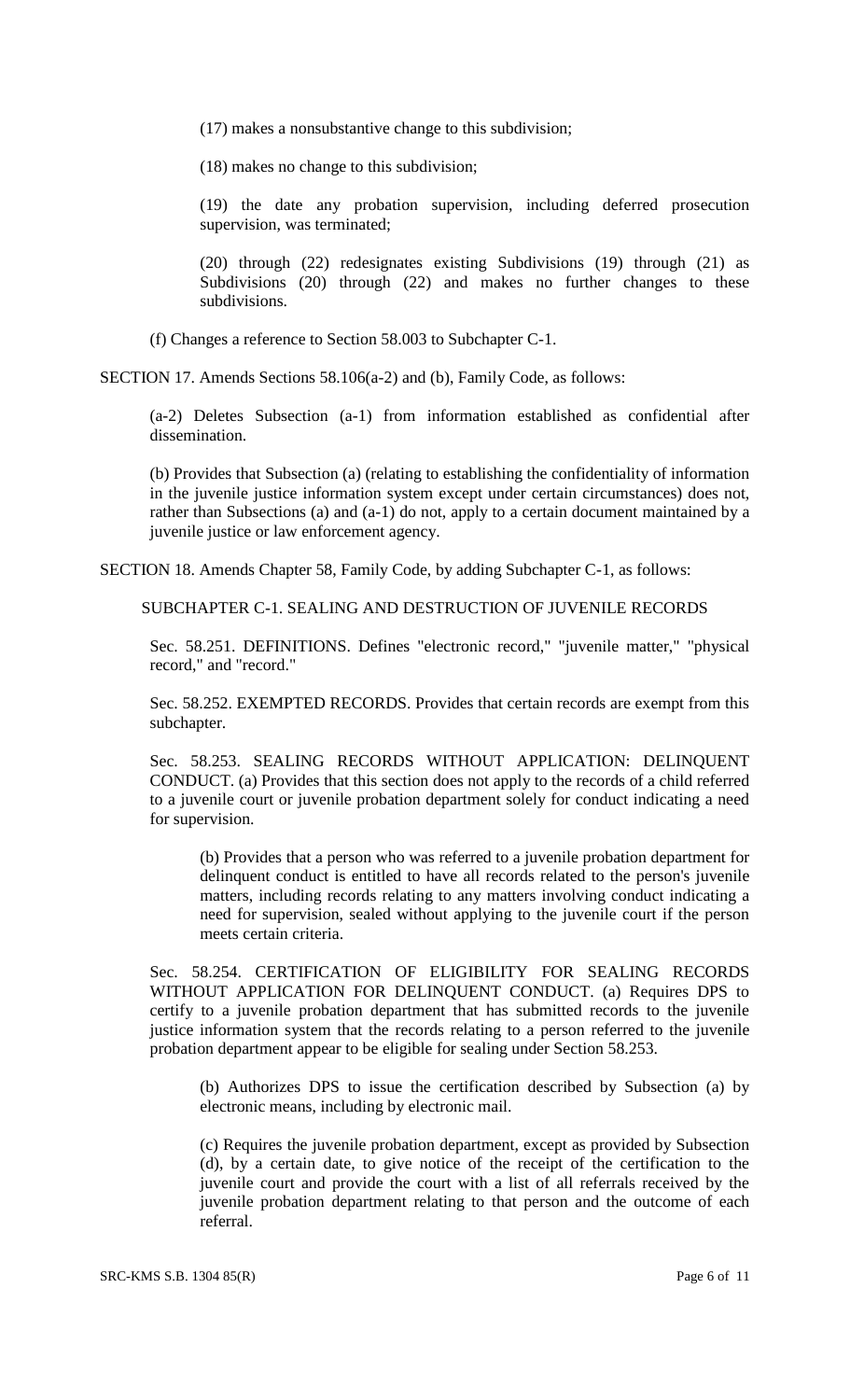(d) Requires a juvenile probation department, if the juvenile probation department has reason to believe the records of the person for whom the department received a certification under Subsection (a) are not eligible to be sealed, to notify DPS by a certain date. Requires the juvenile probation department, if the juvenile probation department later determines that the person's records are eligible to be sealed, to notify the juvenile court and provide the court the information described by Subsection (c) by a certain date.

(e) Requires a juvenile probation department and DPS, if, after receiving a certification under Subsection (a), the juvenile probation department determines that the person's records are not eligible to be sealed, to update the juvenile justice information system to reflect that determination and no further action related to the records is required.

(f) Requires the juvenile court, by a certain date, to issue an order sealing all records relating to the person named in the certification.

Sec. 58.255. SEALING RECORDS WITHOUT APPLICATION: CONDUCT INDICATING NEED FOR SUPERVISION. (a) Provides that a person who was referred to a juvenile probation department for conduct indicating a need for supervision is entitled to have all records related to all conduct indicating a need for supervision matters sealed without applying to the juvenile court if the person is at least 18 years of age, has not been referred to the juvenile probation department for delinquent conduct, has not as an adult been convicted of a felony, and does not have any pending charges as an adult for a felony or a misdemeanor punishable by confinement in jail.

(b) Requires the juvenile probation department to give the juvenile court notice that a person's records are eligible for sealing under Subsection (a) and provide the juvenile court with a list of all referrals relating to that person received by the department and the outcome of each referral.

(c) Requires the juvenile court to issue an order sealing all records relating to the person named in the notice by a certain date.

Sec. 58.256. APPLICATION FOR SEALING RECORDS. (a) Authorizes a person, notwithstanding Sections 58.253 and 58.255, to file an application for the sealing of records related to the person in the juvenile court served by the juvenile probation department to which the person was referred. Prohibits the court from charging a fee for filing the application, regardless of the form of the application.

(b) Requires that an application contain certain information or the reason that one or more of the requirements is not included. Sets forth the required information.

(c) Authorizes the juvenile court, except as provided by Subsection (d), to order the sealing of records related to all matters for which the person was referred to the juvenile probation department if the person meets certain criteria.

(d) Prohibits a court from ordering the sealing of the records of a person who received a determinate sentence for engaging in certain conduct, is currently required to register as a sex offender under Chapter 62 (Sex Offender Registration Program), Code of Criminal Procedure, or was committed to TJJD or to a postadjudication secure correctional facility under Section 54.04011, unless the person has been discharged from the agency to which the person was committed.

(e) Authorizes the court to, on receipt of an application under this section, order the sealing of the person's records immediately, without a hearing, or to hold a hearing under Section 58.257 at the court's discretion to determine whether to order the sealing of the person's records.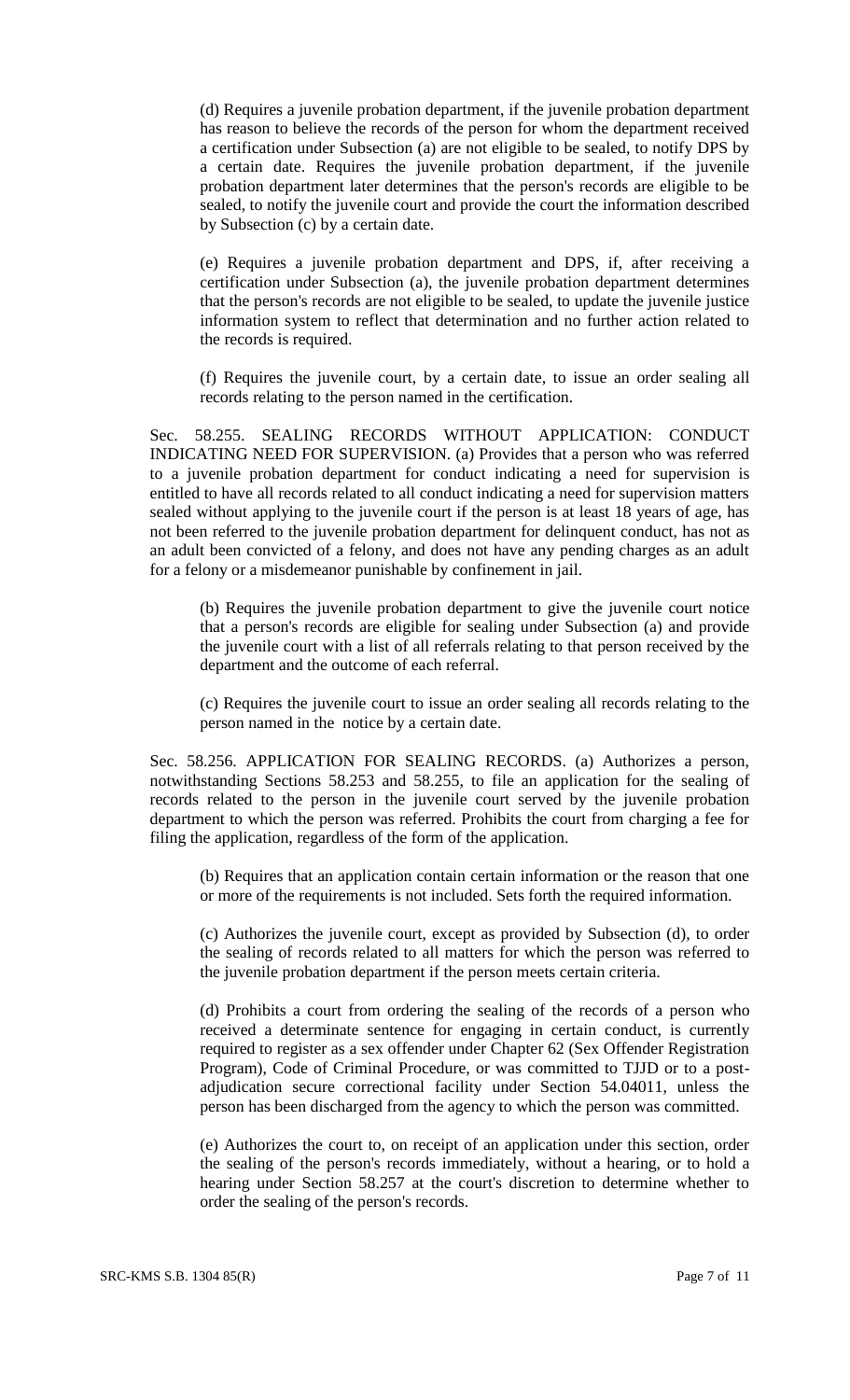Sec. 58.257. HEARING REGARDING SEALING OF RECORDS. (a) Requires that a hearing regarding the sealing of a person's records be held not later than the 60th day after the date the court receives the person's application under Section 58.256.

(b) Requires the court to give reasonable notice of a hearing to certain concerned individuals.

Sec. 58.258. ORDER SEALING RECORDS. (a) Requires that an order sealing the records of a person under this subchapter include either certain required information or the reason the required information is not included in the order.

(b) Requires the court, not later than a certain date, to provide a copy of the order to DPS; TJJD, if the person was committed to TJJD; the clerk of court; the juvenile probation department serving the court; the prosecutor's office; each law enforcement agency that had contact with the person in relation to the conduct that is the subject of the sealing order; each public or private agency that had custody of or that provided supervision or services to the person in relation to the conduct that is the subject of the sealing order; and each official, agency, or other entity that the court has reason to believe has any record containing information that is related to the conduct that is the subject of the sealing order.

(c) Provides that on entry of the order, all adjudications relating to the person are vacated and the proceedings are dismissed and treated for all purposes as though the proceedings had never occurred. Requires the clerk of court to seal all court records relating to the proceedings, including any records created in the clerk's case management system and to send copies of the order to all entities listed in the order.

Sec. 58.259. ACTIONS TAKEN ON RECEIPT OF ORDER TO SEAL RECORDS. (a) Requires an entity receiving an order to seal the records of a person issued under this subchapter to, by a certain date, take the following actions, as applicable:

> (1) requires DPS to limit access to the records relating to the person in the juvenile justice information system to only TJJD for the purpose of conducting research and statistical studies, to destroy any other records relating to the person in DPS's possession, including DNA records as provided by Section 411.151 (Expunction or Removal of DNA Records), Government Code, and to send written verification of the limitation and destruction of the records to the issuing court;

> (2) requires TJJD to seal all records relating to the person, other than those exempted from sealing under Section 58.252, and send written verification of the sealing of the records to the issuing court;

> (3) requires a public or private agency or institution that had custody of or provided supervision or services to the person who is the subject of the records, the juvenile probation department, a law enforcement entity, or a prosecuting attorney to seal all records relating to the person and send written verification of the sealing of the records to the issuing court; and

> (4) requires any other entity that receives an order to seal a person's records to send any records relating to the person to the issuing court, delete all index references to the person's records, and send written verification of the deletion of the index references to the issuing court.

(b) Provides that physical or electronic records are considered sealed if the records are not destroyed but are stored in a manner that only allows access to the records by the possessing entity's custodian of records.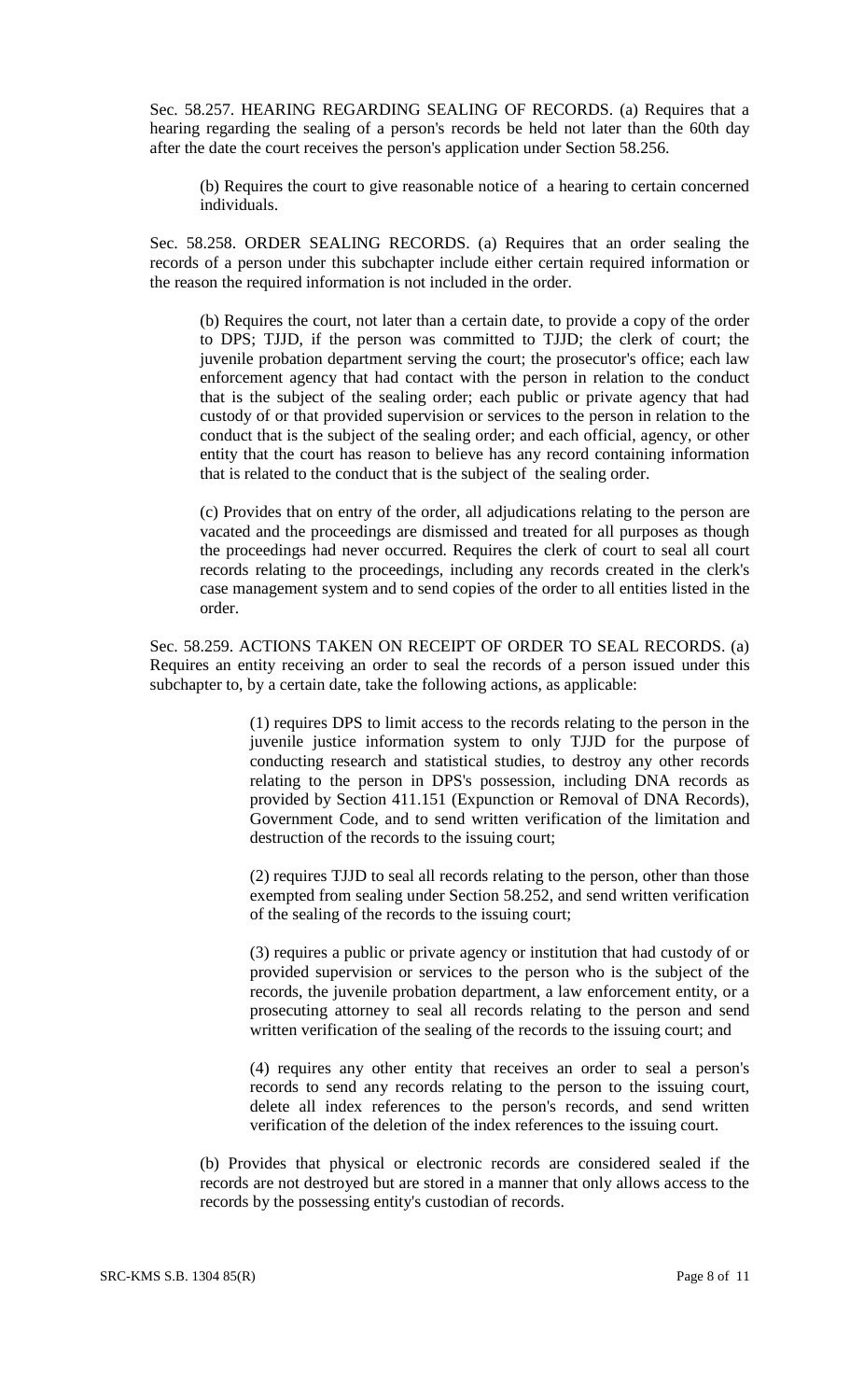(c) Requires an entity, if the entity that received an order to seal records relating to a person later receives an inquiry about a person or the matter contained in the records, to respond that no records relating to the person or the matter exist.

(d) Requires an entity, if the entity receiving an order to seal records under this subchapter is unable to comply with the order because the information in the order is incorrect or insufficient to allow the entity to identify the records that are subject to the order, to notify the issuing court by a certain date. Requires the court to take any actions necessary and possible to provide the needed information to the entity, including contacting the person who is the subject of the order or the person's attorney.

(e) Requires an entity, if the entity receiving a sealing order under this subchapter has no records related to the person who is the subject of the order, to provide written verification of that fact to the issuing court by a certain date.

Sec. 58.260. INSPECTION AND RELEASE OF SEALED RECORDS. (a) Authorizes a juvenile court to allow, by order, the inspection of records sealed under this subchapter or Section 58.003, as that law existed before September 1, 2017, only by certain individuals or entities.

(b) Authorizes the court, after a petitioner inspects records, to order the release of any or all of the records to the petitioner on the motion of the petitioner.

Sec. 58.261. EFFECT OF SEALING RECORDS. (a) Provides that a person whose records have been sealed under this subchapter or under Section 58.003, as that law existed before September 1, 2017, is not required to state in any proceeding or in any application for employment, licensing, admission, housing, or other public or private benefit that the person has been the subject of a juvenile matter.

(b) Prohibits the information in the records, if a person's records have been sealed, the fact that the records once existed, or the person's denial of the existence of the records of the person's involvement in a juvenile matter, from being used against the person in any manner, including in certain proceedings or processes.

(c) Prohibits a person who is the subject of the sealed records from waiving the protected status of the records or the consequences of the protected status.

Sec. 58.262. INFORMATION GIVEN TO CHILD REGARDING SEALING OF RECORDS. (a) Requires an employee of the juvenile probation department, when a child is referred to the juvenile probation department, to give the child and the child's parent, guardian, or custodian a written explanation describing the process of sealing records under this subchapter and a copy of this subchapter.

(b) Requires a probation officer or official at TTJD, as appropriate, on the final discharge of a child, or on the last official action in the matter if there is no adjudication, to give the child and the child's parent, guardian, or custodian a written explanation regarding the eligibility of the child's records for sealing under this subchapter and a copy of this subchapter.

(c) Requires that the written explanation provided to a child under Subsections (a) and (b) include certain requirements and certain information for a record to be eligible for sealing.

(d) Requires TJJD to adopt rules to implement this section and to facilitate the effective explanation of the information required to be communicated by this section.

Sec. 58.263. DESTRUCTION OF RECORDS: NO PROBABLE CAUSE. Requires the court to order the destruction of the records relating to the conduct for which a child is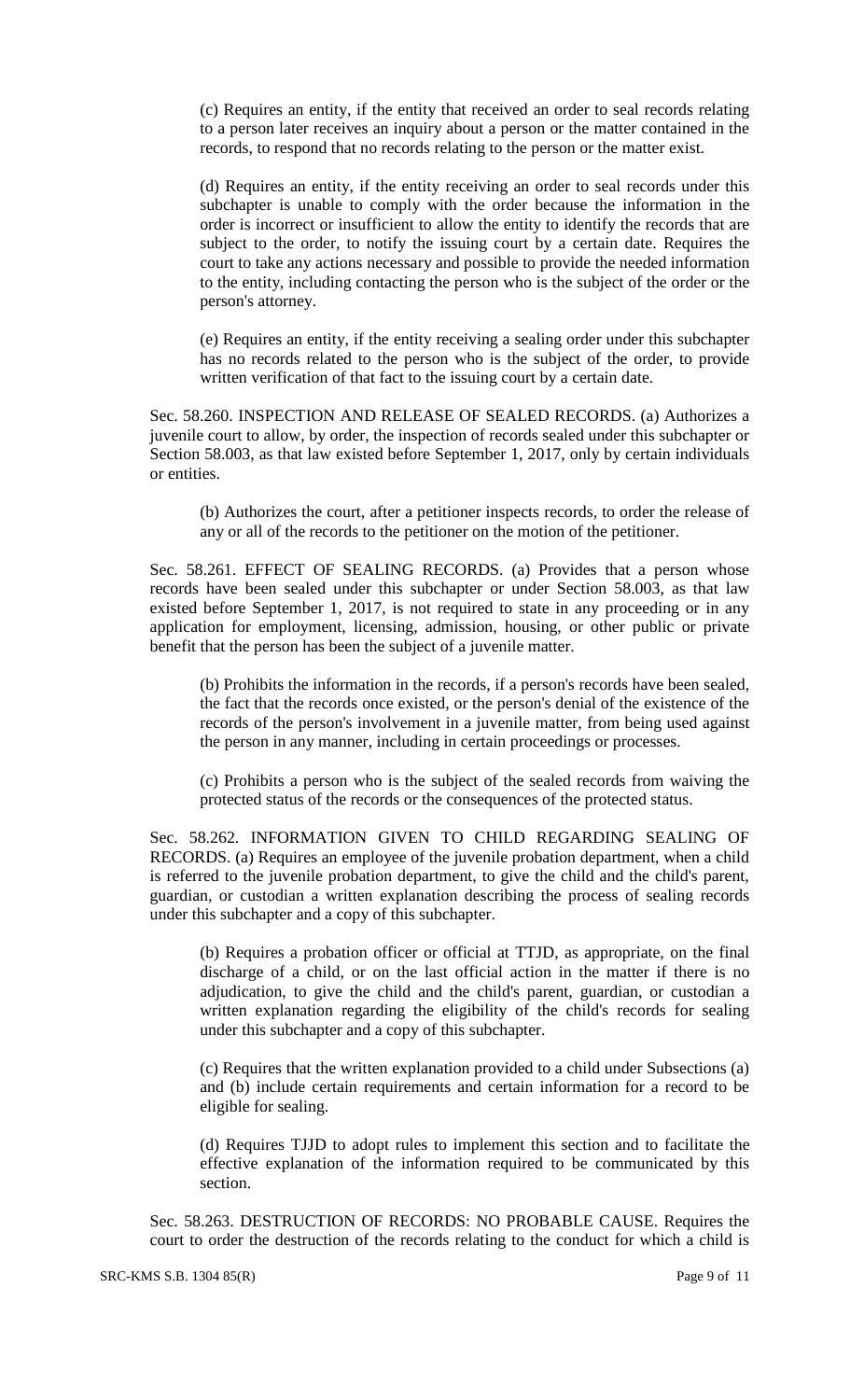taken into custody, including records contained in the juvenile justice information system, if a certain determination is made.

Sec. 58.264. PERMISSIBLE DESTRUCTION OF RECORDS. (a) Authorizes a juvenile board, in relation to the records in the possession of the juvenile probation department; the head of a law enforcement agency, in relation to the records in the possession of the agency; and a prosecuting attorney, in relation to the records in the possession of the prosecuting attorney's office, to authorize the destruction of records in a closed juvenile matter, subject to Subsections (b) and (c) of this section, Section 202.001 (Destruction of Records), Local Government Code, and any other restrictions imposed by an entity's records retention guidelines, regardless of the date the records were created.

(b) Authorizes the records related to a person referred to a juvenile probation department to be destroyed if the person meets certain criteria.

(c) Authorizes a record, if the record contains information relating to more than one person referred to a juvenile probation department, to only be destroyed if the destruction of the record is authorized under this section and if information in the record that is authorized to be destroyed under this section can be separated from information that is not authorized to be destroyed.

(d) Provides that electronic records are considered to be destroyed if the electronic records, including the index to the records, are deleted.

(e) Provides that converting physical records to electronic records and subsequently destroying the physical records while maintaining the electronic records is not considered destruction of a record under this subchapter.

(f) Provides that this section does not authorize the destruction of the records of the juvenile court or clerk of court.

(g) Provides that this section does not authorize the destruction of records maintained for statistical and research purposes by TJJD in a juvenile information and case management system authorized under Section 58.403.

(h) Provides that this section does not affect the destruction of physical records and files authorized by the Texas State Library Records Retention Schedule.

Sec. 58.265. JUVENILE RECORDS NOT SUBJECT TO EXPUNCTION. Provides that records to which this chapter applies are not subject to an order of expunction issued by any court.

SECTION 19. Amends Section 58.112, Family Code, by transferring it to Chapter 203, Human Resources Code, and redesignating it as Section 203.019, Human Resources Code.

SECTION 20. Amends Section 411.151(a), Government Code, to change a reference to Section 58.003, Family Code, to Subchapter C-1, Chapter 58, Family Code.

SECTION 21. Repealer: Section 58.001(b) (relating to the availability of the records of children), Family Code.

Repealers: Sections 58.003 (Sealing of Records) and 58.006 (Destruction of Certain Records), Family Code.

Repealers: Sections 58.007(c) (relating to prohibiting disclosure of and requiring certain storage procedures for law enforcement records and files concerning a child and stored information), (d) (relating to authorizing transfer of law enforcement files and records of a person transferred from TJJD to TDCJ), (e) (relating to authorizing inspection or copying of records by a juvenile justice agency), and (f) (relating to authorizing forwarding and dissemination of information of a reported missing child), Family Code.